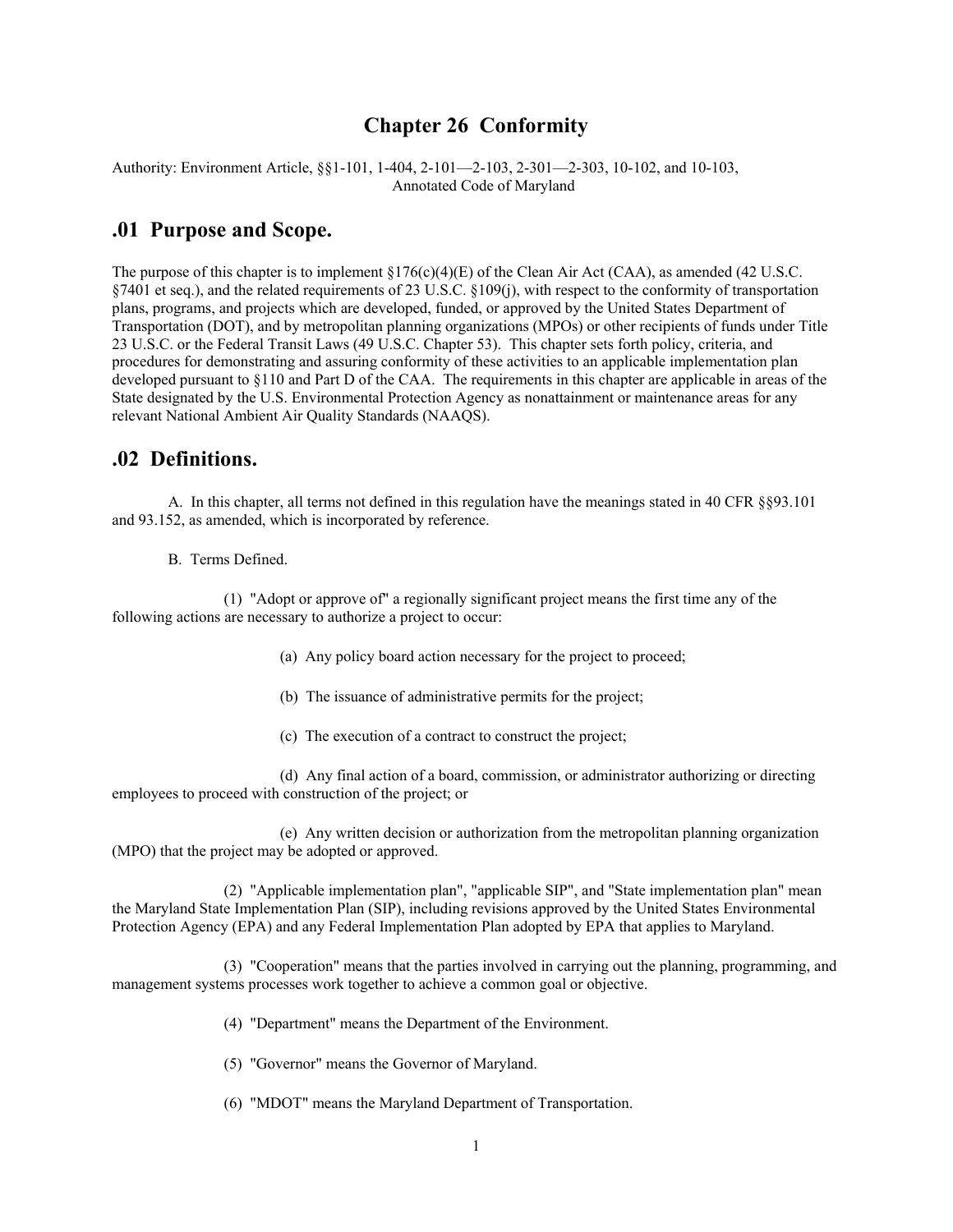(7) Metropolitan Planning Organization (MPO).

(a) "Metropolitan planning organization (MPO)" means the:

 (i) Organization responsible, together with the State, for conducting the continuing, cooperative, and comprehensive planning process under 23 U.S.C. §134 and 49 U.S.C. §5303; and

(ii) Forum for cooperative transportation decision making.

(b) "Metropolitan planning organization (MPO)" includes:

 (i) The "Baltimore Regional Transportation Board (BRTB)," the MPO for the Baltimore region, which includes Anne Arundel, Baltimore, Carroll, Harford, and Howard counties and the cities of Baltimore and Annapolis;

 (ii) The "Hagerstown/Eastern Panhandle (HEP)" MPO for the Hagerstown area, which includes Washington County, Maryland and the counties of Berkeley and Jefferson in West Virginia;

 (iii) The "National Capital Transportation Planning Board (TPB) ", the MPO for the Washington region, which includes Frederick, Montgomery, and Prince George's counties in Maryland, the District of Columbia, and Northern Virginia; and

 (iv) The "Wilmington Area Planning Council (WILMAPCO)", the MPO for New Castle County, Delaware and Cecil County, Maryland.

(8) Regional Planning Organization (RPO).

 (a) "Regional planning organization" means an organization certified by the Governor as being responsible for the preparation of air quality plans for a nonattainment area under §174 of the federal Clean Air Act.

 (b) "Regional planning organization" may include elected officials of State and local governments in the affected nonattainment area, or representatives of the MDE, MDOT, and MPOs for the affected area.

 (c) "Regional planning organization" is the forum for a cooperative decision-making process for air quality planning in the RPO's specific nonattainment area.

(9) "State" means the State of Maryland.

 (10) "State air agency" means the Maryland Department of the Environment, Air and Radiation Management Administration.

 (11) "Statewide transportation improvement program (STIP)" means a staged, multiyear, intermodal program of transportation projects covering the State, which is consistent with the Statewide transportation plan and metropolitan transportation plans, and developed under 23 CFR 450.

 (12) "Statewide transportation plan" means the official intermodal Statewide transportation plan that is developed through the Statewide planning process for the State, under 23 CFR 450.

(13) Transportation Control Measure (TCM).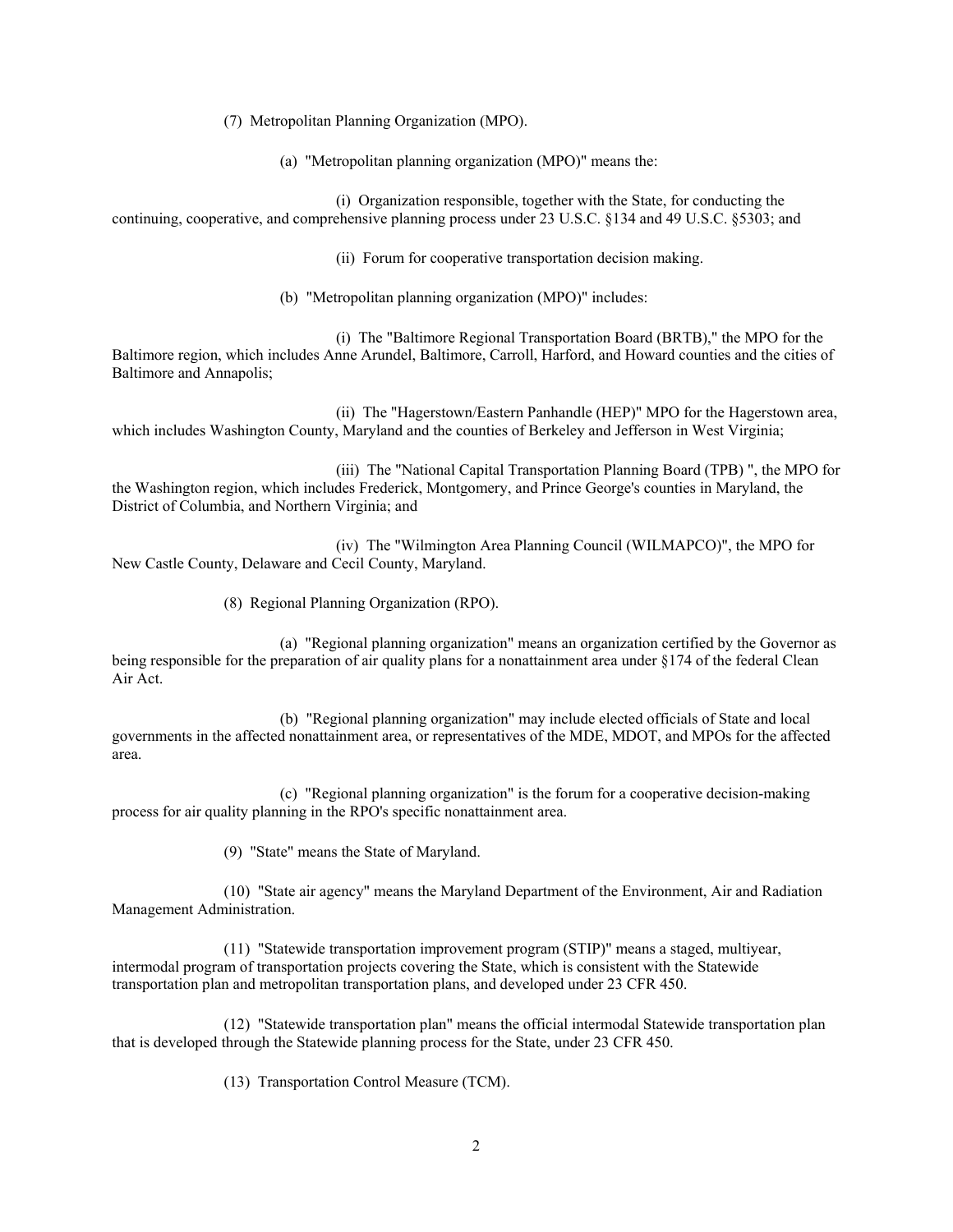(a) "Transportation Control Measure" means:

 (i) A measure that is specifically identified and committed to in the applicable implementation plan that is either one of the types listed in §108 of the Clean Air Act; or

 (ii) Any other measure for the purpose of reducing emissions or concentrations of air pollutants from transportation sources by reducing vehicle use or changing traffic flow or congestion conditions.

 (b) "Transportation control measure" does not include vehicle technology-based, fuelbased, and maintenance-based measures which control the emissions from vehicles under fixed traffic conditions.

### **.03 Transportation Conformity.**

 A. Applicability to Transportation-Related Projects Subject to Federal Regulations. All transportation plans, programs, and projects developed, funded, or approved in Maryland, under Title 23 U.S.C. or the Federal Transit Act (49 U.S.C. §1601 et seq.) shall conform to the Maryland State Implementation Plan.

 B. Requirement for Conformity. Each agency and organization charged with the responsibility to make transportation conformity determinations shall do so pursuant to this chapter and the provisions of 40 CFR Part 93, Subpart A, as amended, which is incorporated by reference.

#### **.04 Transportation Conformity—Consultation in General.**

 A. The MPOs, RPOs, the Department, and MDOT shall comply with the procedures in this chapter governing interagency consultation, conflict resolution, and public consultation with each other and with divisional or regional offices of the EPA, Federal Highway Administration (FHWA), and Federal Transit Administration (FTA) on the development of:

- (1) Control strategy implementation and maintenance plan revisions;
- (2) The list of TCMs in applicable implementation plans;
- (3) The Unified Planning Work Program (UPWP) under 23 CFR §450.314;
- (4) Transportation plans;
- (5) Transportation improvement programs (TIPs); and
- (6) Associated conformity determinations required by this chapter.

 B. An agency may not participate in the consultation process unless it is identified as a participating agency in this chapter.

#### **.05 Transportation Conformity—Interagency Consultation Requirements.**

A. Consultation Process.

 (1) Representatives of the MPOs, RPOs, the Department, and MDOT shall undertake an interagency consultation process with the FHWA, FTA, and EPA, in accordance with this regulation and Regulations .06—.08 of this chapter on the development of: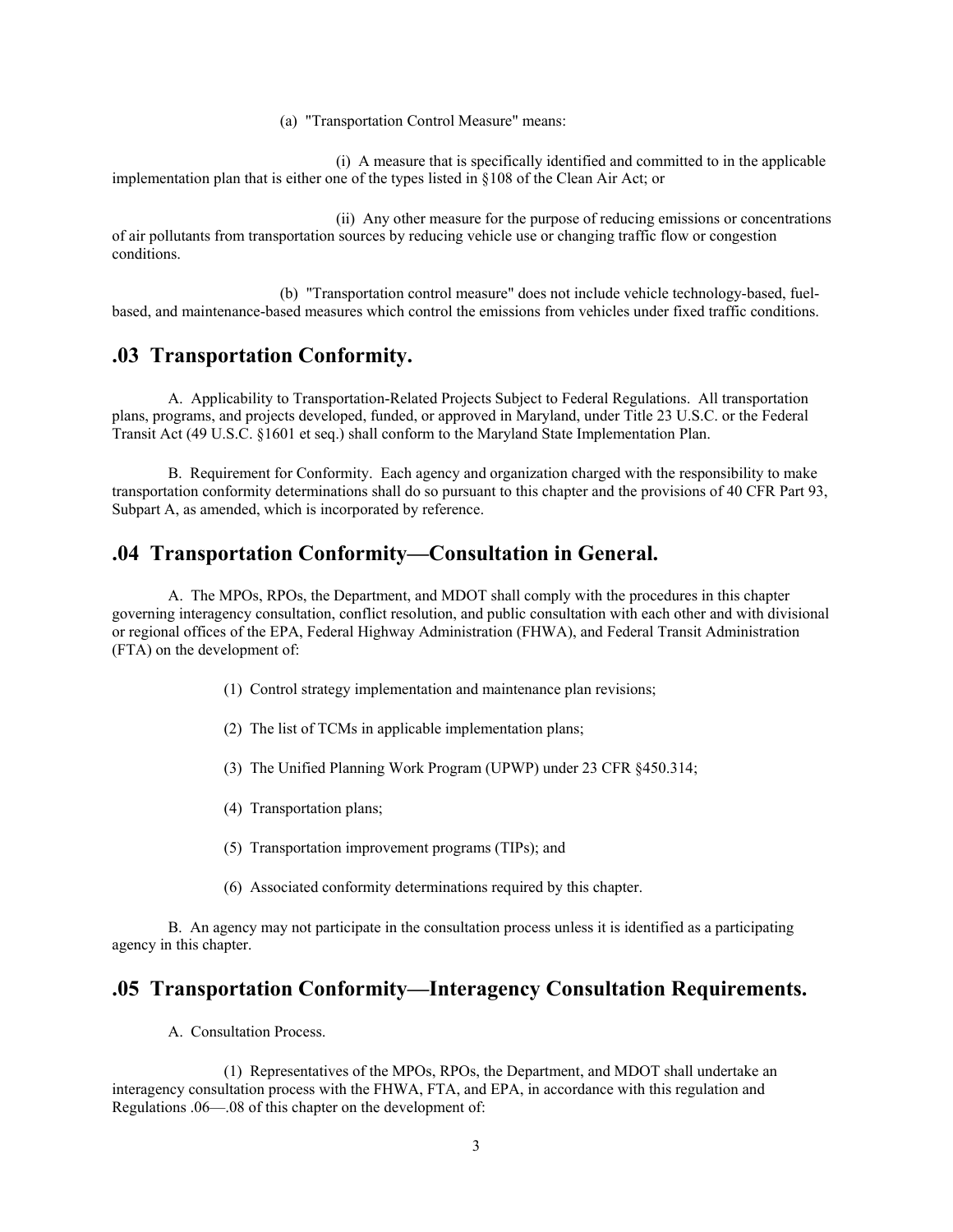(a) UPWP, transportation plans, TIPs, any revisions to them, and associated conformity

determinations; and

(b) The SIP and revisions to the SIP.

 (2) The MPOs are the lead agencies responsible for preparing an amendment or revision of the UPWP, the transportation plan, or the TIP and for making conformity determinations.

 (3) In nonmetropolitan, or rural nonattainment and maintenance areas, the MDOT is the lead agency responsible for preparing amendments or revisions to the Statewide transportation plan, or the Statewide TIP, and making conformity determinations.

 (4) The Department is the lead agency responsible for preparing revisions to the SIP and incorporating TCMs recommended by the MPOs and MDOT.

 (5) In the case of metropolitan nonattainment and maintenance areas that have a certified RPO, the RPO is the agency responsible for preparing an air quality plan and for assuring the adequacy of the interagency consultation process with respect to the development of the proposed air quality plan, and any amendments or revisions to the plan.

B. When serving as lead agency, the MPOs, RPOs, MDOT, and MDE have the following responsibilities:

 (1) Initiating the applicable consultation process by notifying other participants, convening meetings, preparing summaries, assuring that all relevant documents and information are supplied to all participants in the consultation process in a timely manner, maintaining a written record of the consultation process, and providing final documents and supporting information to each participating agency after approval or adoption;

 (2) Enabling regular consultation on major activities (such as the development of a transportation plan, the development of a TIP, any determination of conformity on transportation plans or TIPs, or the development of a SIP) including meetings beginning on a date determined by the lead agency to be adequate to meet the date a final decision is required and continuing at a frequency mutually agreed upon by the affected agencies;

(3) Convening meetings of technical staff as necessary;

 (4) Conferring with all other agencies identified in §A of this regulation with an interest in the planning process, providing all information to those agencies needed for meaningful input, soliciting early and continuing input from those agencies, before taking any action, considering the views of each agency and responding to those views in a timely, substantive written manner, and making the views and written response part of the record of any decision or action;

 (5) When not fulfilling the responsibilities of a lead agency, reviewing and commenting as appropriate (including comments in writing) on all proposed decisions and actions in a timely manner, attending consultation and decision meetings, providing input on any area of substantive expertise or responsibility, and providing technical assistance to the lead agency or to the consultation process when requested.

C. In addition to serving as lead agency pursuant to  $\delta A(2)$  of this regulation, the MPOs are responsible for:

 (1) Developing or approving transportation and related socioeconomic data and local planning assumptions, or both, and providing data and assumptions for use in air quality analysis for SIP tracking and conformity of transportation plans, TIPs, and projects;

 (2) Providing transportation demand forecasting for development of on-road mobile source emissions inventories by the Department and MDOT;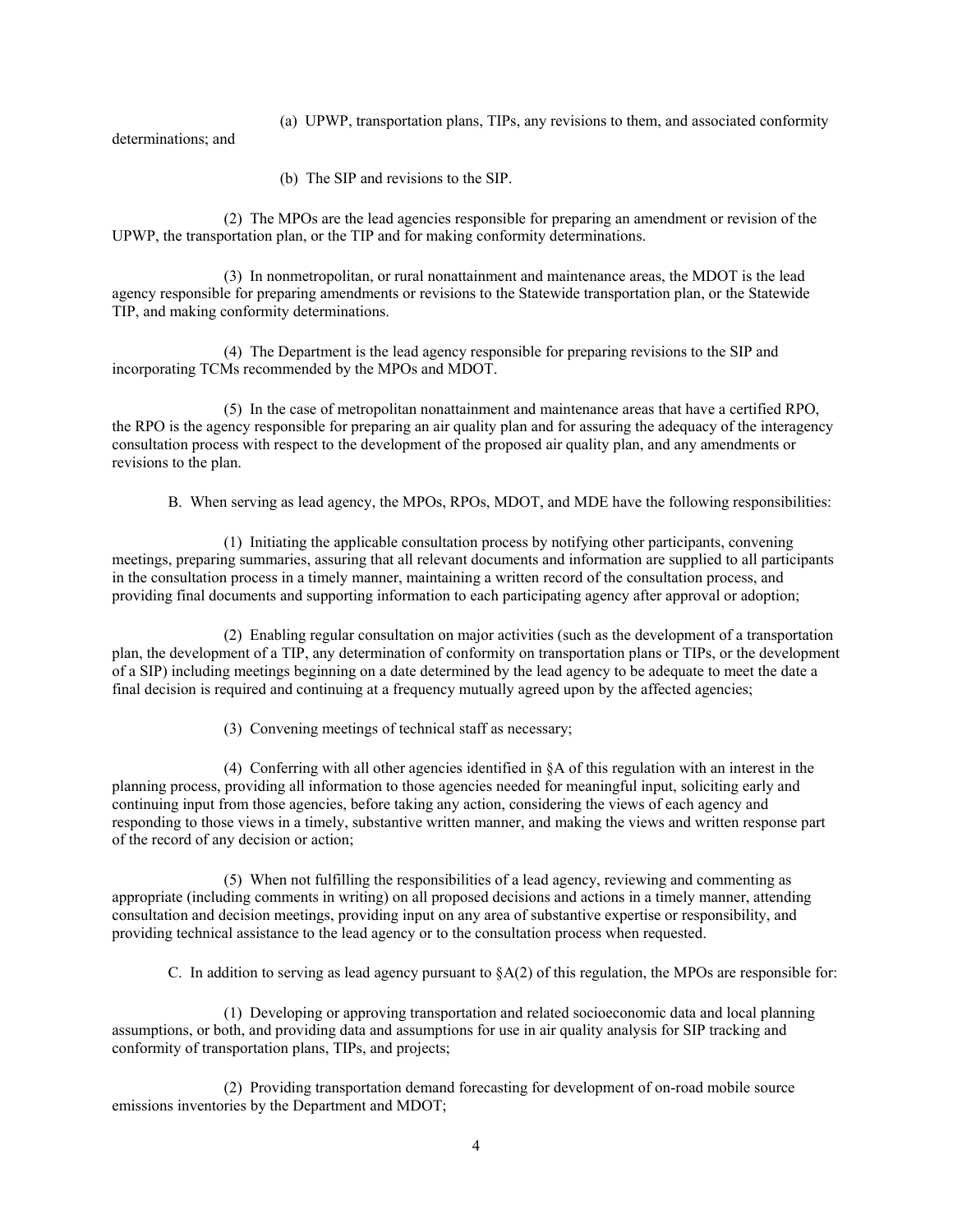(3) In cooperation with MDOT, evaluating potential TCM projects and impacts;

 (4) In cooperation with MDOT, monitor regionally significant projects to determine a need for emissions modeling;

 (5) In cooperation with MDOT, providing technical and policy input into the development of emissions budgets;

 (6) In cooperation with MDOT, consulting with other MPOs on emissions analysis for transportation activities which cross the borders of the MPOs or nonattainment areas;

 (7) In cooperation with MDOT, determining which transportation projects should be considered "regionally significant" for the purpose of regional emission analysis (in addition to those functionally classified as principal arterial roadway or higher classifications, fixed guideway systems, or extensions that offer an alternative to regional highway travel), and which projects should be considered to have a significant change in design concept and scope from the transportation plan or TIP;

 (8) In cooperation with MDOT, assuring that plans for construction of regionally significant projects which are not FHWA or FTA funded or approved projects (including projects for which alternative locations, design concept and scope, or the no-build options are still being considered), including all plans by recipients of funds designated under 23 U.S.C or the Federal Transit Act, are disclosed by the MPO members on a regular basis, and assuring that any changes to those plans are immediately disclosed and the interagency consultation process undertaken involving the MPO and MDOT and the recipients of funds designated under 23 U.S.C. or the Federal Transit Act;

 (9) In cooperation with MDOT, designing, scheduling, and funding research and data collection efforts and model developments in regional transportation, such as household or travel transportation surveys;

 (10) In cooperation with MDOT and the Department, evaluating and choosing each model or models and associated methods and assumptions to be used in regional transportation demand analysis, including vehicle miles traveled (VMT) forecasting;

 (11) In cooperation with the Department and MDOT, evaluating whether projects otherwise exempted from meeting the requirements of 40 CFR §93.127 should be treated as nonexempt in cases where potential adverse emissions impacts may exist for any reason;

 (12) In cooperation with MDOT and the Department, making a determination as required by 40 CFR §93.113, whether past obstacles to implementation of TCMs that are behind the schedule established in the applicable implementation plan have been identified and are being overcome, and whether State and local agencies with influence over approvals or funding for TCMs are giving maximum priority to approvals or funding for TCMs, and as part of this consultation, considering whether delays in TCM implementation necessitate revisions to the applicable implementation plan to remove TCM or substitute TCMs or other emission reduction measures;

 (13) In cooperation with MDOT and the Department, determining what forecast of vehicle miles traveled (VMT) to use in establishing or tracking emissions budgets, developing transportation plans, TIPs, or control strategy implementation plan revisions, or making conformity determinations;

 (14) In cooperation with MDOT and the Department, evaluating events which may trigger new conformity determinations in addition to those triggering events established by 40 CFR §93.104;

 (15) In cooperation with MDOT and the Department, developing assumptions regarding the location and design concept and scope of projects which are disclosed to the MPO as required by this regulation, but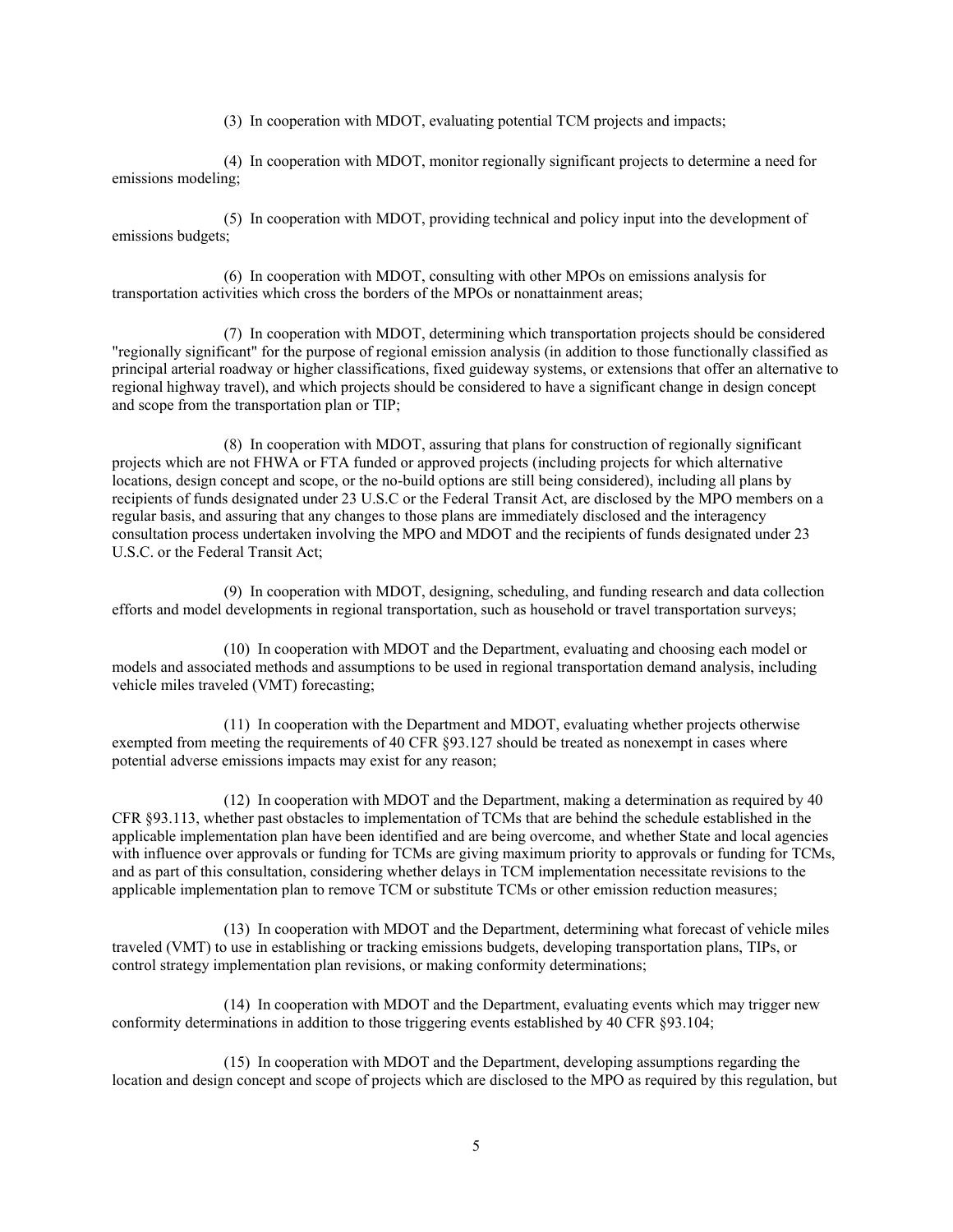whose sponsors have not yet decided these features in sufficient detail to perform the regional emissions analysis according to the requirements of 40 CFR §93.122, as amended;

 (16) In cooperation with MDOT and the Department, consulting with the FHWA and FTA on timely action on final findings of conformity; and

 (17) In cooperation with MDOT and the Department, obtaining guidance on conformity and the transportation planning process for agencies involved in the interagency consultation process.

D. In addition to serving as lead agency pursuant to  $\delta A(3)$  of this regulation, MDOT is responsible for:

 (1) Circulating draft and final environmental impact or assessment documents to appropriate agencies;

 (2) Convening air quality technical review meetings on specific projects as needed or when requested by other agencies;

 (3) In rural nonattainment areas and areas not included in an MPO, assuring the proper completion of transportation modeling and regional emissions analyses and the documentation of timely implementation of TCMs needed for conformity assessments; and

 (4) Representing jurisdictions outside the metropolitan planning area within the nonattainment or maintenance area on the MPO when determining conformity on all projects in those areas.

E. In addition to serving as lead agency pursuant to  $\S A(4)$  of this regulation, the Department is responsible for:

(1) Developing emissions inventories and budgets;

(2) Tracking attainment of air quality standards and emission factor model updates;

 (3) Gaining final approval at the State level for control strategy implementation plan revisions and maintenance plans;

 (4) In cooperation with MDOT, choosing conformity tests and methodologies for isolated rural nonattainment and maintenance areas;

 (5) In cooperation with MDOT, evaluating and choosing each model or models and associated methods and assumptions to be used in hot-spot analysis;

 (6) In cooperation with MDOT and MPOs, consulting with the EPA on review and approval of updated motor vehicle emissions factors, emission inventories, and budgets;

 (7) In cooperation with MDOT and MPOs, obtaining guidance on conformity criteria and procedures for the agencies involved in the interagency consultation process; and

 (8) In nonattainment areas where an RPO has been certified, cooperating with the RPO in the development of emissions inventories and budgets, and in the development of regional air quality plans.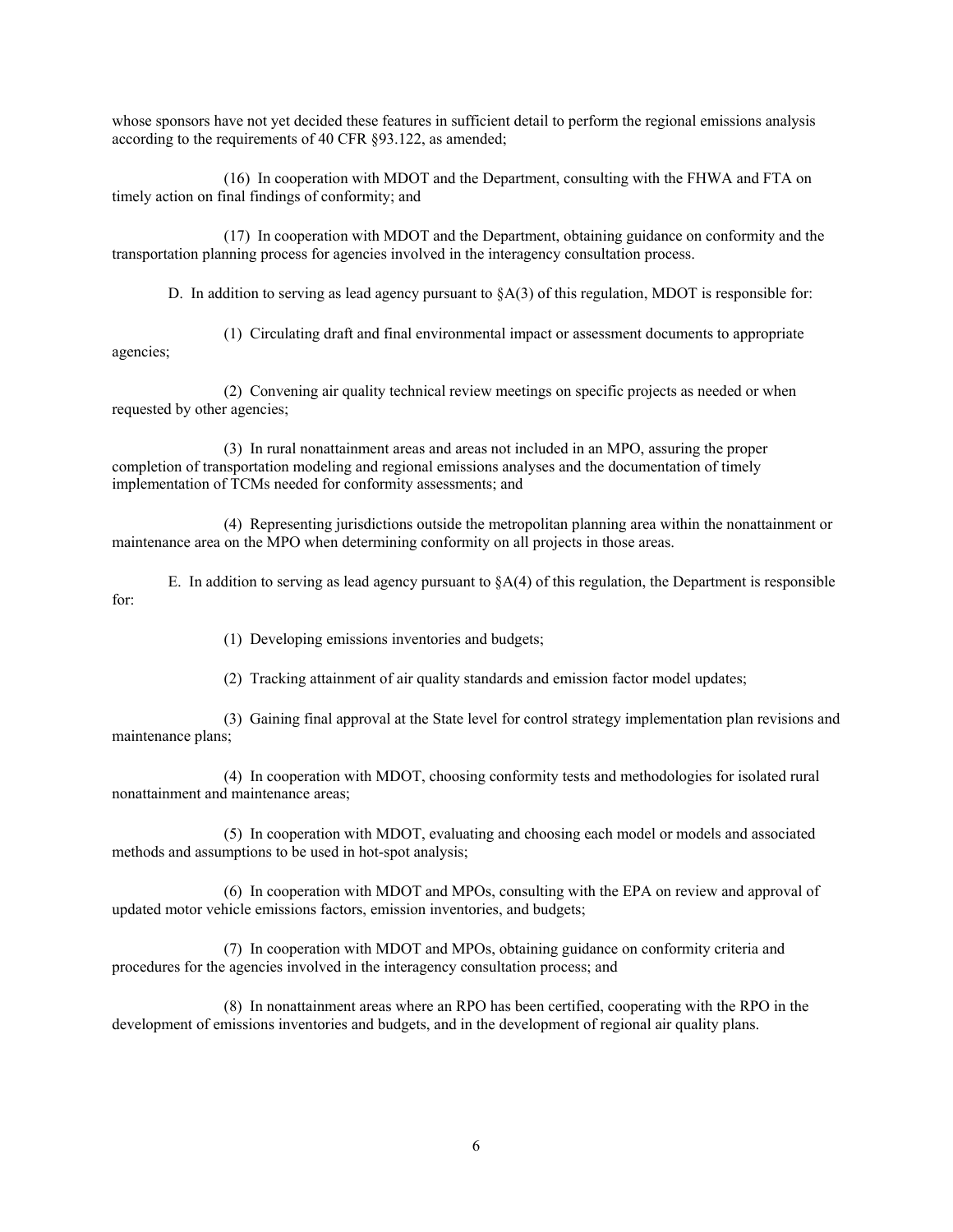# **.06 Transportation Conformity-----Conflict Resolution Associated with Conformity Determinations.**

 A. Unresolved conflicts among State agencies, or between State agencies and the MPOs, or among the MPO member jurisdictions, shall be identified by an MPO or agency in writing to the other MPO, the Department, or MDOT, with copies to the FHWA, FTA, and EPA. The MPOs or agency's written notice shall:

- (1) Explain the nature of the conflict;
- (2) Review options for resolving the conflict;
- (3) Describe the MPO's or agency's proposal to resolve the conflict;
- (4) Explain the consequences of not reaching a resolution; and
- (5) Request that comments on the matter be received within 2 weeks.

 B. If the action in §A of this regulation does not result in a resolution of the conflict, one of the following applies:

 (1) If the conflict is between the MPOs or between the MPOs and MDOT then the parties shall follow the coordination procedures of 23 CFR §450.210;

 (2) If the conflict is between the MPOs or MDOT and the Department and the conflict cannot be resolved by the affected agency heads:

 (a) The Secretary of the Environment may elevate the conflict to the Governor in accordance with the procedures of §C of this regulation, or

 (b) If the MDE Secretary does not appeal to the Governor within 14 days as provided in §C of this regulation, the MPO or MDOT may proceed with its final conformity determination;

 (3) In the case of interstate nonattainment areas, if the conflict involves agencies outside of Maryland, and the conflict cannot be resolved by the affected agency heads, the conflict may be resolved in a manner mutually agreed to by the parties involved.

C. Appeals to the Governor by the Secretary of the Environment under the provisions of  $\S B(2)$  of this regulation shall be in accordance with the following procedures:

 (1) The Secretary of the Environment has 14 calendar days to appeal to the Governor after the MPO or MDOT has notified the Secretary of the MPO's or MDOT's resolution of the Department's comments;

(2) The notification to the Secretary shall be in writing and shall be hand-delivered;

 (3) The 14-day appeal commences when MDOT or MPO has confirmed receipt by the Secretary of the agency's or MPO's resolution of the Department's comments;

(4) The appeal to the Governor shall contain:

(a) The conformity determination and any supporting documentation,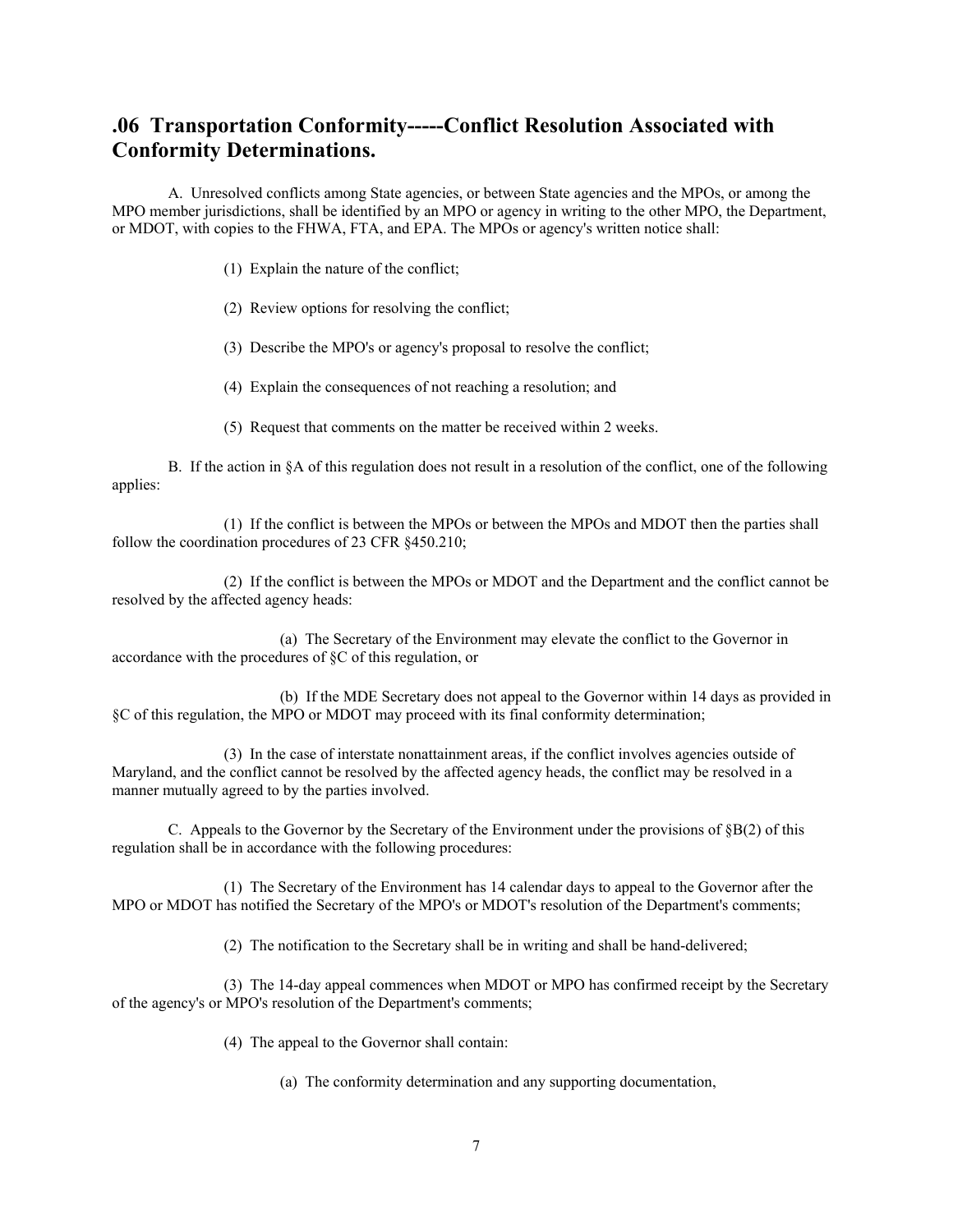- (b) The Department's comments on the determination, and
- (c) Any response by the MPOs or MDOT to the MDE;

 (5) The Department shall provide a complete appeal package to the MPO and MDOT within 24 hours following the date on which the appeal is filed with the Governor's Office;

 (6) If the Governor does not concur with the conformity determination, the Governor may direct revision of the applicable implementation plan, revision of the planned program of projects, revision of the conformity analysis, or any combination of these;

 (7) If the Governor concurs with the conformity determination made by the MPO and MDOT, the MPO and MDOT may proceed with the final conformity determination; and

 (8) The Governor may delegate the Governor's role in this process, but not to the agency head or staff of the MDE or MDOT.

 D. This regulation does not prevent the State agencies and MPOs from making efforts on their own initiative to obtain mutual conflict resolution through conferences or other appropriate means.

## **.07 Transportation Conformity—Public Consultation Procedures.**

A. In accordance with 40 CFR §93.105(e), the MPOs shall:

 (1) Establish a proactive public involvement process which provides reasonable opportunity for review and comment before taking formal action on a conformity determination for all transportation plans and TIPs, consistent with the requirements of 23 CFR §450.316(b);

 (2) Release information supporting conformity determinations at the beginning of the public comment period; and

 (3) Assess and impose reasonable charges for public inspection and copying of such information, consistent with the fee schedule contained in 49 CFR §7.43.

 B. If the public disagrees with the MPO's decision about whether a project is regionally significant and whether it was modeled properly in the emission analysis supporting a proposed conformity finding for a transportation plan or TIP, a written explanation shall be provided by the MPO upon request by the public.

 C. The MPOs shall also provide an opportunity for public involvement in conformity determinations for projects when otherwise required by law.

## **.08 Transportation Conformity—Interagency Consultation Procedures.**

The MPOs, RPOs, MDOT, and the Department may enter into agreements to set forth specific consultation procedures in more detail that are not in conflict with this chapter.

## **.09 General Conformity.**

Each department, agency, and instrumentality of the federal government shall comply with the general conformity requirements of 40 CFR Part 93, Subpart B, as amended, which is incorporated by reference. This regulation